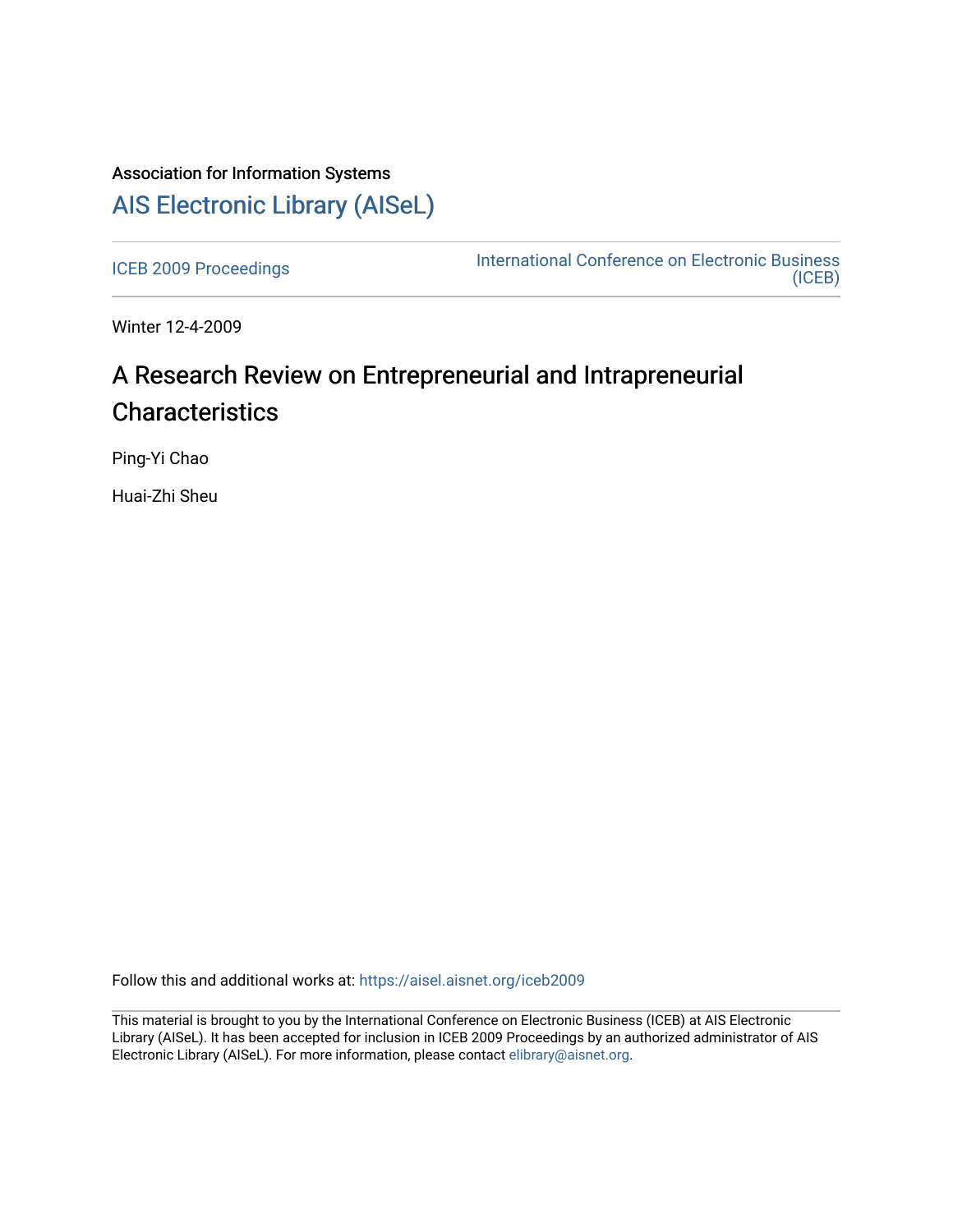## **A RESEARCH REVIEW ON ENTREPRENEURIAL AND INTRAPRENEURIAL CHARACTERISTICS**

Chao, Ping-Yi, Sheu, Huai-Zhi

Department of Business management, National Sun Yat-sun University, Taiwan Department of International Business Administration, Wenzao Ursuline Colleges of Languages, Taiwan,

chaopy@mail.nsysu.edu.tw, margarita@mail.wtuc.edu.tw

#### **Abstract**

The enthusiasm for entrepreneurial management in the past two decades has leaded a definition for the boundary and legitimacy. Entrepreneurial research is no longer focused on the individual level of characteristic traits, but extends to multi-level analysis, e.g. prior experience, corporate culture, social relationships, and educational background. The paper intends to review researches on entrepreneurs and intrapreneurs for the purpose of identifying the similarities and differences between the two. We found that entrepreneurs tend to be higher risk taking, and uncertainty bearing, and intrapreneurs are better in communication and leading techniques. This paper tries to review, organize, and analyze the previous research contributions and hopes to provide managers with a practical reference for personnel filtering, training, and policy making as it gives employees an advanced mechanism for self-evaluation as a potential entrepreneur/intrapreneur.

#### **1. Research Background:**

With rapid movement of economies, technologies, and competitions in the business world, entrepreneurial management has turned out to be much more complicated than before. About 50% of new ventures were terminated due to the environmental factors (Tsai, et al., 2008). The drop in the survival rate of new businesses, plus the 2008 Global Financial Crisis has highlighted the difficulties of establishing new ventures. As a result, employees are not sanguine about their future and often plan to reserve their entrepreneurial spirit for three years to wait for the investment could be safer. So, global entrepreneurial action is shrinking (GEM, 2008). In Taiwan, under the encouragement of the government, the rate of new venturing is better than European relatively, but most of the entrepreneurs still hold a hesitant attitude and plan to downsize the business for survival (Shieh, 1992). The survival rate for "4-5 years business" changed to 64.99% (2007) from 76.7% (2006) (MOEA, 2007). From 1994, newly registered business in Taiwan had been decreased from total of 55700 to 30201. With the exception of monopolistic, patented technology, and knowledge-oriented

entrepreneurship which was less hurt by the 2008 Financial Crisis, the rest of the industries have been seriously influenced because external environments and economic condition are getting worse. They are facing tremendous challenges.

Challenges from the environments discourage entrepreneurs to establish new ventures , and statistics show investment capital dropped as well as the total number of enterprises (GEM, 2007 and 2008). The scale of entrepreneurial firm remains small for risk minimizing. So, this research intends to review the previous and current entrepreneurial studies to identify the direction of entrepreneurship and intrapreneruship. When the entrepreneurial firms were downsized, turn-over rate increased, core competitiveness dropped, pressure increased, and entrepreneurial action is no longer the only option. The complexity of economics, culture, society, competition, finance, technology and the nature has moved rapidly with the times, and entrepreneurship is not favorable for business development. Intrapreneurship, acting as the strategic alternative for organizational revolution and improvement for innovative development or diversification, has played important role as another option for business survival (Chambeau and Mackenzie, 1986). Intrapreneurship breaks the managerial bureaucracy and hierarchy and intends to utilize the internal resources efficiently; borrows the wisdom from managers; takes the free ride in the market, and eliminates the ineffectiveness of ossification. It is another choice for employee in career development also.

Intrapreneurship could also face the challenges of resources shortage, opportunities distinction, market uncertainty, weak social networks, inferior entrepreneurial team support, or managerial problems. Still it is a potent tool. When the industrial plight has not been eased by the governmental policies, then, such new economy that transformed from classical economic pattern remains high competitiveness (Wennekers, 2006). So, intrapreneruship acts as a path to pervasive innovation and is a driver to make business diversify and remain aggressive. When uncertainty and risk from the environment are the major threats for entrepreneurs, for intrapreneurs they can be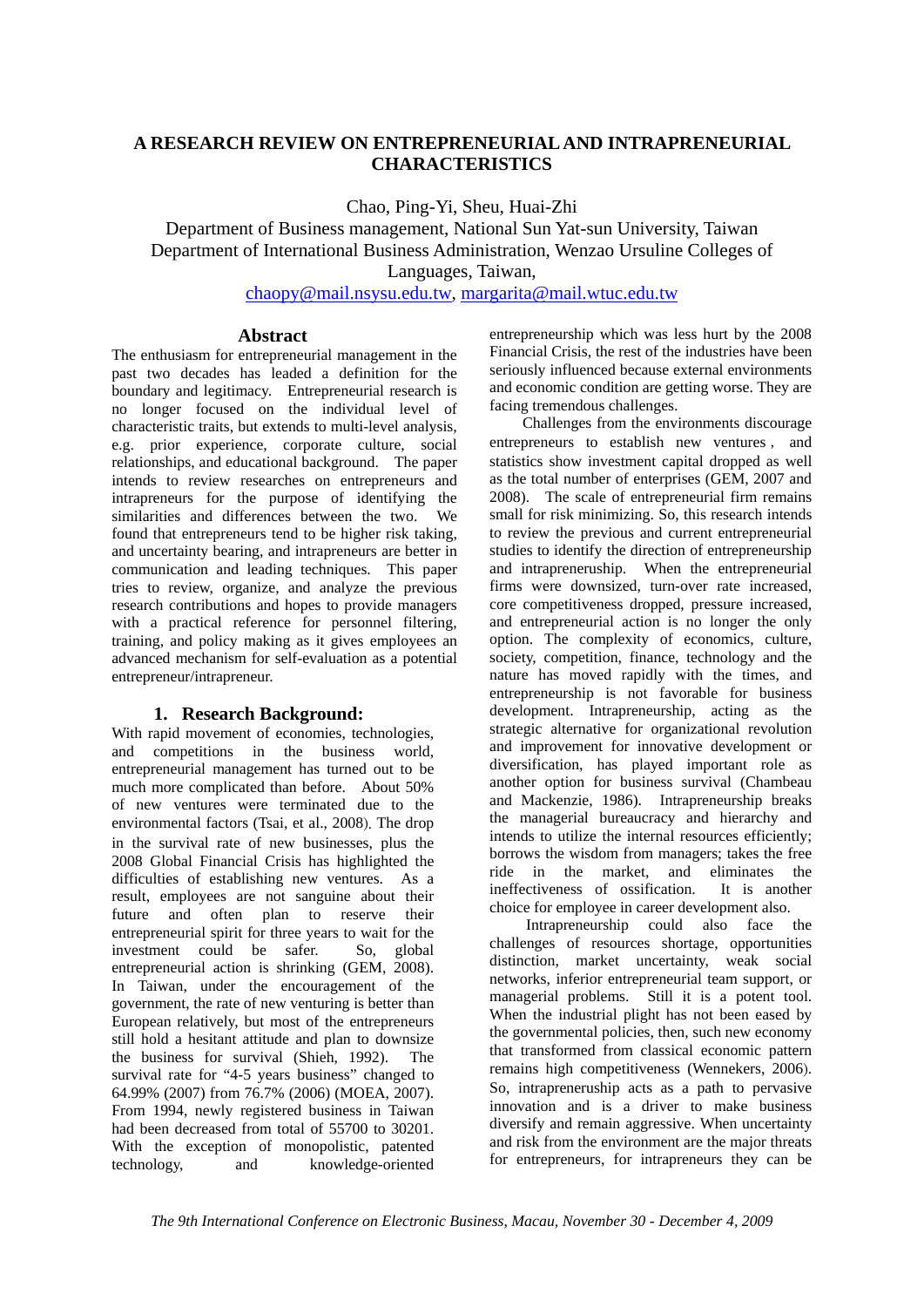advantages.

#### **2. Methodologies**

This research searched through ASP Data Base as the major resource and we collected three types of information. First, we collected articles that were listed in leading journal of entrepreneurial management: Journal of Business Venturing, Entrepreneurship Theory & Practice, and Journal of Small Business Management. Second, we gathered related research papers that were published in the managerial journal's special issues. Third, we searched on the key words, "entrepreneurial", "entrepreneurial management", "entrepreneurship", "new venture", "new venturing", "entrepreneur", "intrapreneurship",<br>"intrapreneurial management", "intrapreneur", "intrapreneurial management", "intrapreneur", "corporate venture", "small business venturing", and "internal entrepreneurship." Fourth, we and "internal entrepreneurship." checked book reviews and comments that are related to entrepreneurial/intrapreneurial characteristics. Fifth, we collected information from published books that are related to entrepreneurial/intrapreneurial characteristics. After collecting the data, we tried to organize the papers by reading the content and dividing them into different categories. Then, we intended to conclude the development direction and doing a comparison between entrepreneurs and intrapreneurs, and provide suggestion for managers, employees, and potential entrepreneurs/intrapreneurs.

## **3. Literature review**

#### **3.1 Entrepreneurial characteristics development**

While some scholars of entrepreneurial management have tried to distinguish entrepreneurs and non-entrepreneurs based on characteristics traits (Gartner, 1989; Chell et al, 1991); others have used demographic variables like genders, age, or races to distinguish the difference between different types of entrepreneurs, e.g. female or male (Tienne and Chandler, 2007); minorities or non-minorities (Johnson and Thomas, 2008); entrepreneurs with or without technical background (Corman, Perles, and Vancini, 1988). If we define entrepreneurs from the perspectives of the organization, entrepreneurship represents external individual venture and intrapreneurship represents internal organizational evolution (Pinchot, 1998). If we focus on the methodologies, entrepreneurial management can be divided into qualitative, quantitative, and financial modules research. Until now, entrepreneurial researchers have focused more on the study of external entrepreneurial characteristics, and the reason is because the academic study of

entrepreneurship is a relatively new research field that needs to clarify its boundaries (Busenitz et al., 2003).

Despite this, some scholars have concentrated on gender, age, educational background, or other demographic variables as the media for researching entrepreneurial characteristics, and some have focused on behavioral or psychological aspects. Back in the era of S. A. Schumpeter (1934), entrepreneurs were considered as innovators as well as new venture founders. Most of the researchers were studying additive variables, either from personal needs to achieve, motivation, educational background, or prior experience. So, there are studies that emphasized the personal satisfaction through entrepreneurship (Hisrich, 1988), interoperated from self-achievement. Different aspects and interpretations did not lead to mutual ground when demographic, psychological, and behavioral attracted more attention.<br>Entrepreneurial researchers particularly Entrepreneurial researchers emphasized the psychology and characteristics because they are quite manifest to distinguish non-entrepreneurs from entrepreneurs, the latter believed having these characteristics, behaviors, and attitudes (Tsai, Hsieh, Lee, and Hsu, 2008). Moreover, action is also a practical measurement of evaluating entrepreneurs and non-entrepreneurs, it evokes the attention of the academic scholars that consider an entrepreneur as an innovator (Schumpeter, 1934; Amo and Kolvereid, 2005); or as an individual who recognizes, discovers, evaluates, and utilizes opportunity (Shane & Venkataraman, 2000); as a person who has vision and intention and, grasps opportunity (Yee, 1991). Acs & Audretsch (2003) analysized the subject from a psychological perspective, and found out that, entrepreneurs have certain risk preferences, psychological tendencies, and characteristics traits.

## **3.2 Intrapreneurial Characteristics Development**

On the other hand, intrapreneurs are quite distinct showing different character traits from entrepreneurs and non-intraprerneurs (Mueller and Thomas, 2000). Intrapreneurs are dissimilar to entrepreneurs because the organizational structure, power of control, and ownership varies. Moreover, the influential factors of forming characteristics are different since the role-acting, responsibility, and task are not the same. In 1985, Kanter invented the term -Corporate Venture- to distinguish the internal venture from the external one, and thus, corporate venture gained a unique position. So, when Gifford Pichott (1985) indicated intrapreneurship in his research that was defined as "corporate policy to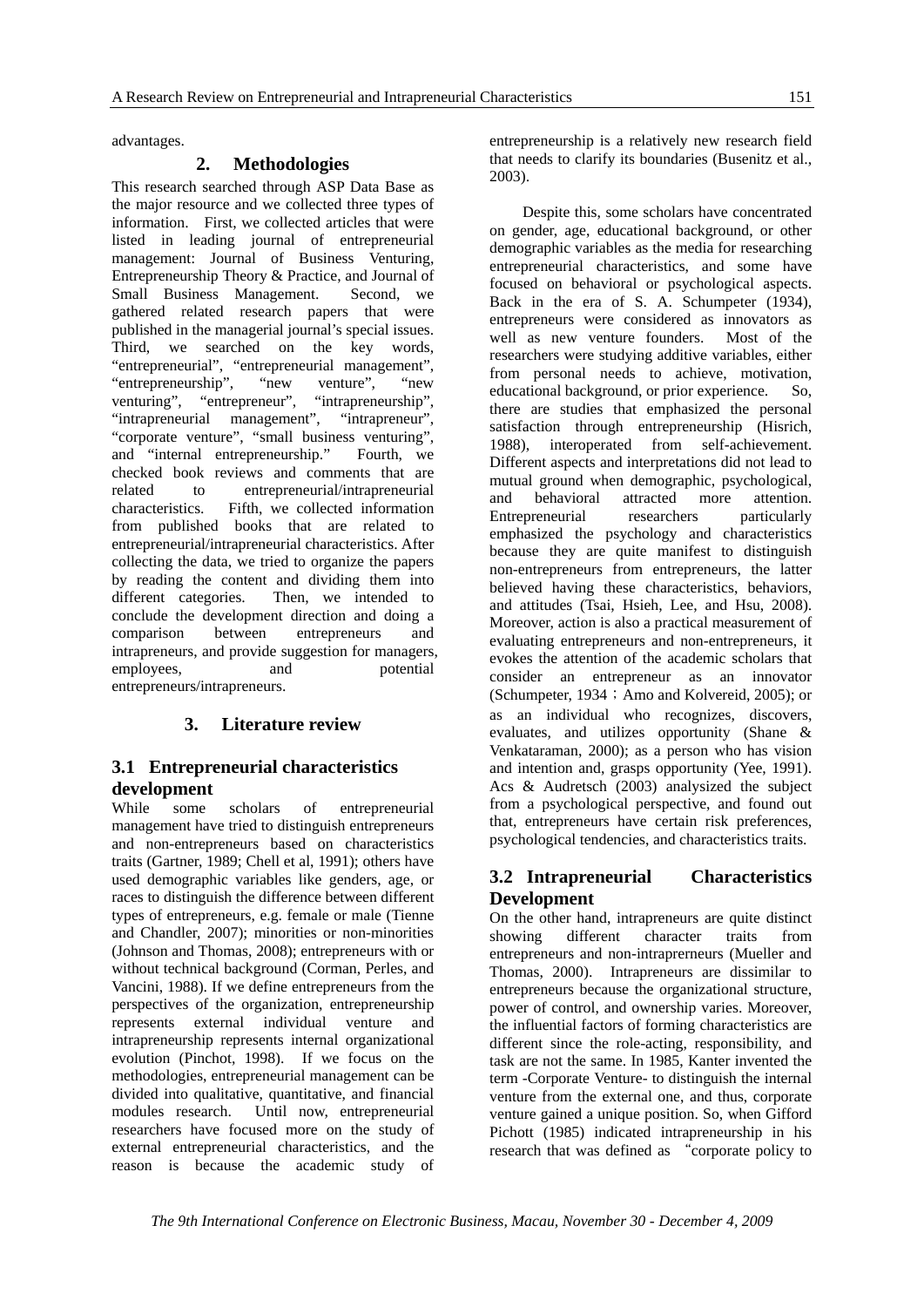encourage current employee conducting entrepreneurial activities" (Kuratko & Montagno, 1989). Until now, there are no plenty studies about intrapreneurial characteristics because intrapreneurship is considered as the newly developed research field as well as an organizational strategy.

When intrapreneurship is considered as a strategic plan, a significant portion of intrapreneurial researchers focus on the issues of sponsorship, support for the colleagues, relationships with the parent organization, empowerment, and commercial models of running the established venture. Intrapreneurial research not only extends its antenna to the discussion of relationship cross the organization, but also goes into the discussion of supportive system in organization. Intrapreneurship acts as an innovative and revolutionary character that tries to break the status-quo and hierarchy (Pinchot, 1998). It will of course be treated differently because it was created to change the ossification (Simon et al., 1999) and it is quite reasonable to be considered as part of the organizational transformation (Colin, 2000). Therefore, intrapreneurial characteristics research is relatively sparse and some of the managers are borrowing the ideas from entrepreneurial characteristics.

Peter & Waterman (1982) indicated that the index for evaluating entrepreneur and intrapreneur is quite similar, so they are the twins (Badiru, 2009)—similar outlooks with different characters. Contrary to this, some scholars argue that the role playing, resources, environmental circumstance, financial risk, power of control of entrepreneurship and intrapreneurship, so the traits of characteristics are different (Luchsinger & Bagby, 1987). There is much more pressure, risk, and responsibility taken for external entrepreneur than intrapreneur. On the other hand, the intrapreneur, a system reformer, usually builds up the business with a consistence direction from the parent organization (Block & MacMillian, 1993), and is not expected to be overly aggressive and ambitious. Intrapreneur has to recognize the innovative ideas than opportunity, maximize financial support and leverage resources (Amo & Kolvereid, 2005), but with moderate risk (Altinay, 2005). Their roles could be very different from entrepreneurs same as their characteristics varied.

#### **4. Comparison of entrepreneurial and intrapreneurisal characteristics**

As the difficulties of entrepreneurship increased intrapreneurship has became an option for managers to take for reserving employees, maintaining core competitiveness, managing knowledge, technology innovation, and employee screening. Intrapreneurship acts as a mechanism for most of the employees to break the *status-quo* and to fight bureaucracy; is the dream for workers with entrepreneurship. The embryo of intraperneurship is the project that runs in cooperation by crossing-departments and enjoys the support and assistance from top-managers and colleagues. As it evolves, intrapreneurs transform from project managers who utilize corporate resources, social networks, industrial experience, and market advantages to establish a new firm under the control of the sponsored corporation and top managers. Practically, the intrapreneurial scenario is different no matter in task-orientation or ownership-orientation. Until now, previous academic studies that focused on entrepreneurial characteristics traits had extended to the traits of intrapreneurial characteristics.

When the industrial environments have changed quickly, intrapreneurial candidates are important since it increases the possibility of success based on the point of resources-based theory (Block and MacMillan, 1993; Green et al, 1999). When the scholars make interpretation from the perspective of environments, a creative atmosphere for intrapreneurs to appreciate and to stimulate innovative ideas is obvious (Kanter, 1984). If intrapreneurship intends to be declared as an independent study field, the researchers have to prove that it has different formation and background compared with entrepreneurship in influential environments, employees, strategies, and organizational transformation. Therefore, this research is designed to exam the following aspects.

#### **4.1 Role playing of entrepreneur and intrapreneur**

When the academic literatures on entrepreneurial characteristics are quite extensive (Timmons, 1989; Vand den Flier, 1990; Wong et al, 2005; Nandram and Samson, 2000), relatively the intrapreneurial characteristics studies are insufficient (Simon et al, 999 ; Luchsinger and Bagby, 1987). In fact, intrapreneurs, sponsored managers, the parent organization, and supervising department are the major decision makers who control the direction of investment and future development decisively. Theoretically, the intrapreneur is a subordinate and the entrepreneur acts as a boss. When the purpose of studying entrepreneurial characteristics is to attribute those characteristics that are relevant to a successful entrepreneurial action (Stormer, Kline, and Goldenberg, 1999), researching intrapreneurial characteristics can help the managers to better understand nascent intrapreneurs.

Since intrapreneurship is a possible alternative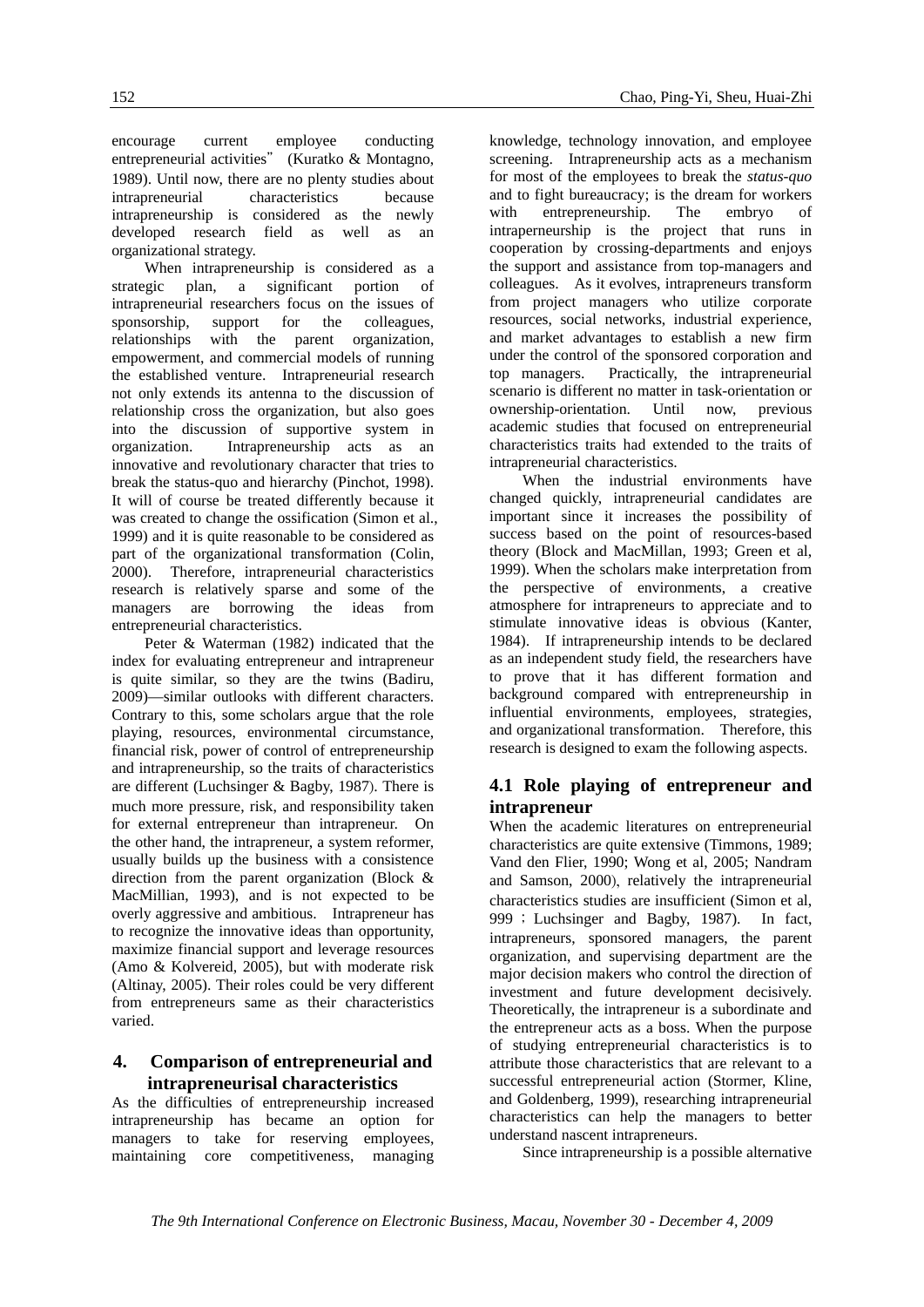for the top manger to choose, it is an important mechanism for managers to cite while designing the training program, recruiting employees, and setting promotional policies. Therefor, intrapreneur without absolute power of control, truns out to have a unique mindset. Regarding roles, Singh (2006) believed that the intrapreneur is a saviour for a declining organization, while Teltumbde (2006) considered entrepreneur has no consultant, and the other has. Marcus and Zimmerer (2003) believed that the intraperneru is a reformer and the entrepreneur is an initiator even though both of them are seeking opportunities to make dream come true. But Intraperneurs are recognizting innovative ideas better than opportunities distinction.

Ta**ble 1: Comparison of role playing between entrepreneurs and intrapreneurs** 

| Comparative       | entrepreneu | intrapreneu |
|-------------------|-------------|-------------|
| roles             | rs          | rs          |
| Risk and          | $\ast$      | $\ast$      |
| uncertainty       |             |             |
| accepter          |             |             |
| Decision maker    | $\ast$      |             |
| Industrial leader | $\ast$      |             |
| Innovator         | $\ast$      | $\ast$      |
| Organizer         | $\ast$      | $\ast$      |
| /coordinator      |             |             |
| Contractor        | $\ast$      |             |
| Arbitrager        | $\ast$      |             |
| Resource          | $\ast$      |             |
| allocator         |             |             |
| Financial capital | $\ast$      |             |
| supplier          |             |             |
| Manager/          | $\ast$      | $\ast$      |
| superintendent    |             |             |
| Proprietor        | $\ast$      |             |
| Employer          | $\ast$      |             |

Organized by this research

Table 1 indicates that intrapreneurs differ since the comparative roles were developed from the entrepreneurial point of view. It shows that their roles are similar in four out of the twelve criteria. It could be necessary to study intrapreneurial roles in an organization since they are different.

#### **4.2 Comparison of Research Issues**

"Who is the entrepreneur?" is key statement to help us understand entrepreneurship better (Shane & Venkatrarman, 2000), therefore, it also acts as the major issue. Gartner (1985) believe that there are four categories regarding research issues: entrepreneur, environment, organization, and

process. Ucbasaran, et al (2001) indicated that entrepreneurial theory, types of entrepreneurs, process, organization, external environment, and performance are the most important aspects. Timmons' (1999) list was: entrepreneur, opportunity, team, and resources are the key factors that will determine whether the venture is going to be successful or not. Liu and Hsieh (2003) took five aspects as the essential aspects: entrepreneur/team, opportunity, resources, environment, and performance. Busenitz et al, (2003) indicated the utilization of favorable environmental condition to survive new business while Elfring & Hulsink (2003) emphasized social network theory. The entrepreneurial action can also be studied through the entrepreneur who will determine to take action or not based on the evaluation of risk and uncertainty (Miller, 1983), proactive people seek the opportunity and overcome the challenges. There are some differences, but overall, the entrepreneur is always in the central position in terms of entrepreneurial research.

Although there are a few papers that discussed intrapreneurship, we believe that there will be supportive researches in the future. Intrapreneurship is a newly emerged topic, and still has room in framework building and boundary clarification. Carrier (1996) indicated that there are four influential factors which will determine the intrapreneurial success: external environment, intrapreneur, organizational objectives, and internal environment. Hayton and Kelley (2006) focused on different issues: intrapreneurs, opportunity, social network, and process. When businesses choose intrapreneurship as an option to reserve core knowledge that is embedded in employees, the analysis of intrapreneurial characteristics will help to predict the performance of intrapreneurship (Sykes, 1992). The other essential element will be appropriate corporate strategy (Teltumbde, 2006).

#### **4.3 Research Aspects Comparison**

Until now, intrapreneurial has limited researches just as table 2 showed. From the comparison from research aspects, we intended to explain that their research focal points are different in some aspects. Especially, those aspects are inter-reacted with each other. Since they are different type of entrepreneurs, they acted differently and worked in different organizational structures with different believes and job codes. Since the dissimilar organizational structures, they face different degree of risk and uncertainty. Intrapreneurs are not actually identifying the opportunity, but the innovative ideas that they consider might have a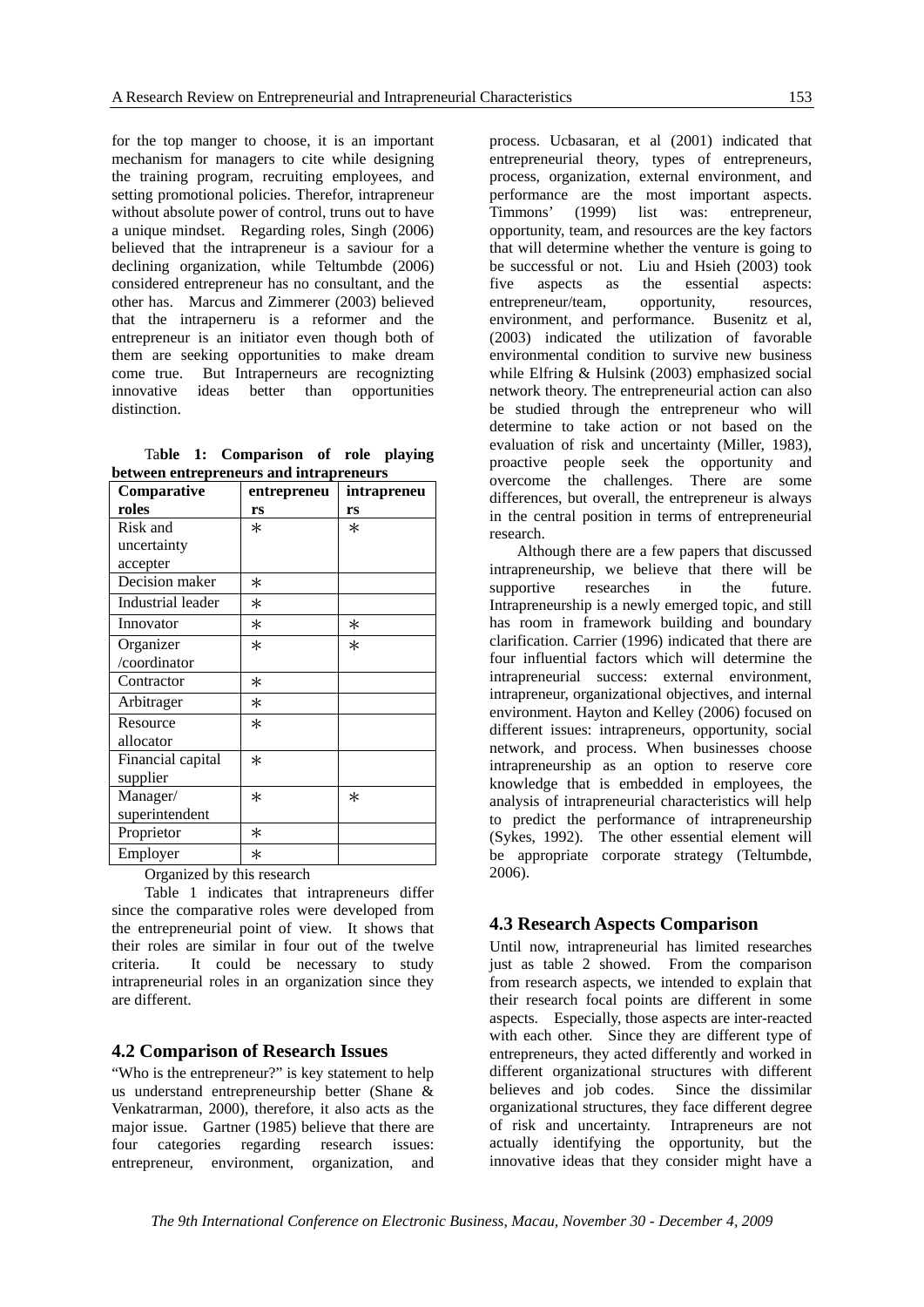future (Hewison and Badger, 2006). Therefore, the whole entrepreneurial process will be discrepancy as well as the outcome.

|  |  | Table 2: The different aspects of     |
|--|--|---------------------------------------|
|  |  | entrepreneurship and intrapreneurship |
|  |  |                                       |

| <b>Aspects</b> | entrepreneur                | intrapreneurshi               |
|----------------|-----------------------------|-------------------------------|
|                | ship                        | р                             |
| Entrepre       | Independent                 | Transformed                   |
| neur type      | external                    | from Employee to              |
|                | entrepreneur                | intrapreneur                  |
| Theory         | Cognitive                   | Resources-base                |
|                | theory                      | theory/Reinforce              |
|                |                             | ment Theory                   |
| Organiza       | Register                    | Attach to the                 |
| tion           | under the                   | current business              |
|                | independent                 |                               |
|                | owner                       |                               |
| External       | Technological               | Technological                 |
| environm       | , financial,                | and competitive               |
| ents           | economics,                  | environments get              |
|                | social-cultural             | more attention.               |
|                | political-legal,            | Internal                      |
|                | human-resourc               | environments are              |
|                | e, competitive              | much more                     |
|                | environments                | important.                    |
| Opportu        | Recognize,                  | Recognize and                 |
| nity           | identify,                   | identity ideas and            |
|                | utilize by the              | intend to persuade            |
|                | entrepreneurs<br>with prior | the top manager<br>to utilize |
|                | knowledge                   |                               |
| Process        | Complicated                 | Persuasion and                |
|                | and needs                   | communication                 |
|                | more                        | with parent                   |
|                | evaluation                  | corporation are               |
|                | before start up             | the first priority,           |
|                | More risk and               | resistance and                |
|                | uncertainty                 | pressure from the             |
|                |                             | collogues could               |
|                |                             | be high                       |
|                |                             | Autonomy and                  |
|                |                             | control are low               |
| Perform        | Monopolistic                | Sharing the glory             |
| ance/          | profit and                  |                               |
| outcome        | achievement                 |                               |

Organized by this research

However, contemporary study of intrapreneurial characteristics is established on the existed entrepreneurial researches and exntending to different perspective, e.g. experiences, educational background, or gender even. Although intrapreneur are still having the traits of risk-taking, needs to achieve, internal-locus-of-control, and high autonomy; but still the degree of those characteristics are

differentely interworked. The major reason for employees to choose internal venture instead of starting up an external enterprise reveals some constraints either in environmental consideration or personal preference. Even previous researcher had considered intraperneurs as employees who are not trained intentionally, or recruited differently at the first beginning (Altiny, 2005). In other words, nascent intrapreneur is formed under the corporate culture and self-identification, not nature born. Current research found out that organizational and policies are two important factors which will dertermine the success of intrapreneurship, so training program and employee eduction are crutical. (Marcus and Zimmerer, 2003)

#### **4.4 Characteristics comparison**

Practically, we found intrapreneurs are quite in between in terms of risk-taking and motivation. Intrapreneurial candidate has the option to choose while entrepreneur has no room to surrender if the new business is defeated. Entrepreneur has more responsibility while intrapreneur was protected under the umbrella of the parent organization. They are different type of leaders who are supposed to have different talents. Table 3 provides the explanation for researchers to take entrepreneurs as external venture founders only since intrapreneur is not viewed as a new enterprise establisher, but an employee who was given order to diversify a new business. It could be a project, not a new venture at the start-up period. There is no doubt; entrepreneurs are facing more challenges from the external environments while intrapreneurs are dealing with more sophisticated tasks and responsibilities under different influential factors. Even they both have needs to achieve, but entrepreneur has to success by no means. On the contrary, intrapreneurs are trained to be more professional in managerial techniques with the attitude of compromised patience. They are not the same.

|                     | Table 3: Characteristics Comparison of |  |
|---------------------|----------------------------------------|--|
| <b>Entrepreneur</b> |                                        |  |

| and Intrapreneur           |                                   |                                                                      |  |
|----------------------------|-----------------------------------|----------------------------------------------------------------------|--|
| <b>Charact</b><br>eristics | <b>Entrepreneur</b>               | <b>Intrapreneur</b>                                                  |  |
| Motiva<br>tion             | Free minded.<br>goal-orientation, | Free minded,<br>utilize corporate                                    |  |
|                            | arbitrary,<br>self-motivated      | resources.<br>self-motivated.<br>reactive to<br>promotional<br>award |  |
| <b>Needs</b><br>tο         | Drive to achieve<br>and succeed   | Needs to achieve                                                     |  |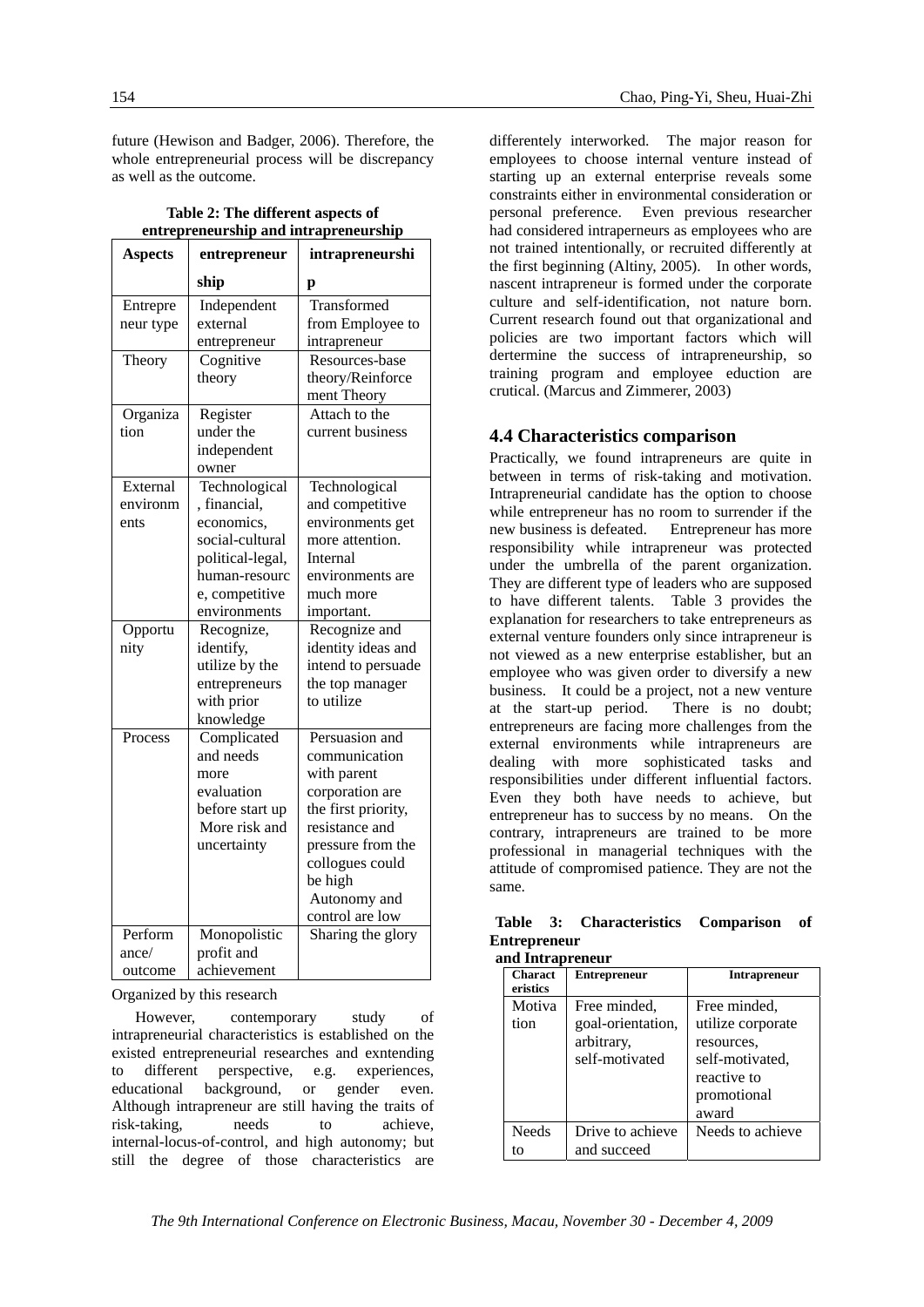| achiev      |                   |                               |
|-------------|-------------------|-------------------------------|
| e           |                   |                               |
| <b>Risk</b> | High risk taker   | Moderate risk                 |
| taking      | direct economic   | taker, layoff is not          |
|             | risk with         | an issue.                     |
|             | successful        |                               |
|             |                   |                               |
|             | expectation       |                               |
| Action      | Prefer            | Understand the                |
|             | micro-managing    | meaning of                    |
| enthusi     | with interfere of | empowerment                   |
| astic       | the subordinates  | with integrity,               |
|             |                   | reliability,                  |
|             |                   | patience and                  |
|             |                   | enthusiasm                    |
| Talente     | Good              | Professional                  |
| d/          | perspective and   | manager, but need             |
| innova      | acquainted to     | assistance,                   |
| tive        | business market.  | creative and able             |
|             |                   | to initiate                   |
| Courag      | Confident,        | Confident with                |
| e and       | optimistic,       | strong-self image,            |
| fate        | Fearless,         | brave to                      |
|             | self-believe      | challenge, mock               |
|             |                   | at the system but             |
|             |                   | proactive                     |
| Decisi      | Determinate       |                               |
|             | with activism     | Compromised<br>initiator with |
| on          |                   |                               |
|             |                   | good persuasive               |
| Positio     |                   | patience                      |
|             | Hard working      | Emphasize on                  |
| n           | process but       | freedom and                   |
|             | bearable          | looking down                  |
|             |                   | upon traditional              |
|             |                   | hierarchy and                 |
|             |                   | status                        |
| Mistak      | Take mistakes     | Apply "try and                |
| es and      | and failure as    | error" strategy               |
| failure     | learning          | Good at dealing               |
|             | experience        | failure, ambiguity,           |
|             |                   | and uncertainty               |
| Attitud     | Promote and       | Dislike system                |
| e to        | adjust the        | and good at                   |
| system      | system rapidly    | manipulating with             |
|             | with strong       | goal-orientation              |
|             | 'customer"        |                               |
|             | orientation       |                               |
|             | attitude          |                               |
| Style       | Quit for          | Working out                   |
| οf          | building up a     | within                        |
| proble      | new venture       | organization                  |
| m-          |                   |                               |
| solving     |                   |                               |
| Social      | Transactional     | Transactional                 |
| networ      | relationship      | relationship                  |
| ks          |                   | within                        |
|             |                   | organizational                |
|             |                   | hierarchies                   |
|             |                   |                               |

|         | Self-di Believe in | Self disciplined |
|---------|--------------------|------------------|
| sciplin | themselves and     |                  |
|         | their dreams       |                  |

Resources: Pinchot 1985; Hewwison and Badger, 2006.

Referring to intrapreneurial research, according to Pinchot (1985), we can see the characteristics traits, no matter in the tendency, attitude, and backgrounds; we could find the different traits inherited with the non-intrapreneurs. Take upbringing background as an example, Pinchot's research has some different interpretation with current researches, so we believe that the research of characteristics has the same expectation. Simon et al (1999) found out that intrapreneurs have to balance between autonomy and desire of control because those characteristics conflict in the process of intrapreneurial action since the power of control usually falls into the hand of the parent organization or sponsor, not intrapreneurs. Even Luchsinger and Bagby (1987) indicated that the quality of internal locus of control and needs to achieve are not the same in both of the parties. Intrapreneurs used to be defined as innovators, not revolutionists ( Chambeau and Machenzie, 1986). They are the challengers to *status of qu*o. Except Pinchot, most of the intrapreneurial papers focus on certain issues, not overall examination about intrapreneurial characteristics.

#### **5. Conclusion and Discussion**

There are different characteristics development process and determinants between entrepreneur and intrapreneur because of the following factors 1) role playing 2) organizational structure 3) goal and mission 4) start up process 5) opportunity and 6) resources/support. Especially, when the corporate venture is a choice, then, the organizational policy and program will enhance the success of intrapreneruship as well as the supportive system and corporate culture (Hewison and Badger, 2006). Intrapreneurship is an option for top managers to collect and transform knowledge across boundaries of the organization. Although it is unique, there are not too much researchers that focus on the discussion of intrapreneurial characteristics aspects yet.

From the perspective of entrepreneurial characteristics measurement, entrepreneurs get higher score in self-esteem, needs to achieve, willing of identity, and leadership (Hornaday & Abound, 1971). Some of the traits are inherited with the family and upbringing background (Shavinina, 2006) while some characteristics are trainable (Luchsinger & Bagby, 1987). Personality and characteristics are formed in childhood with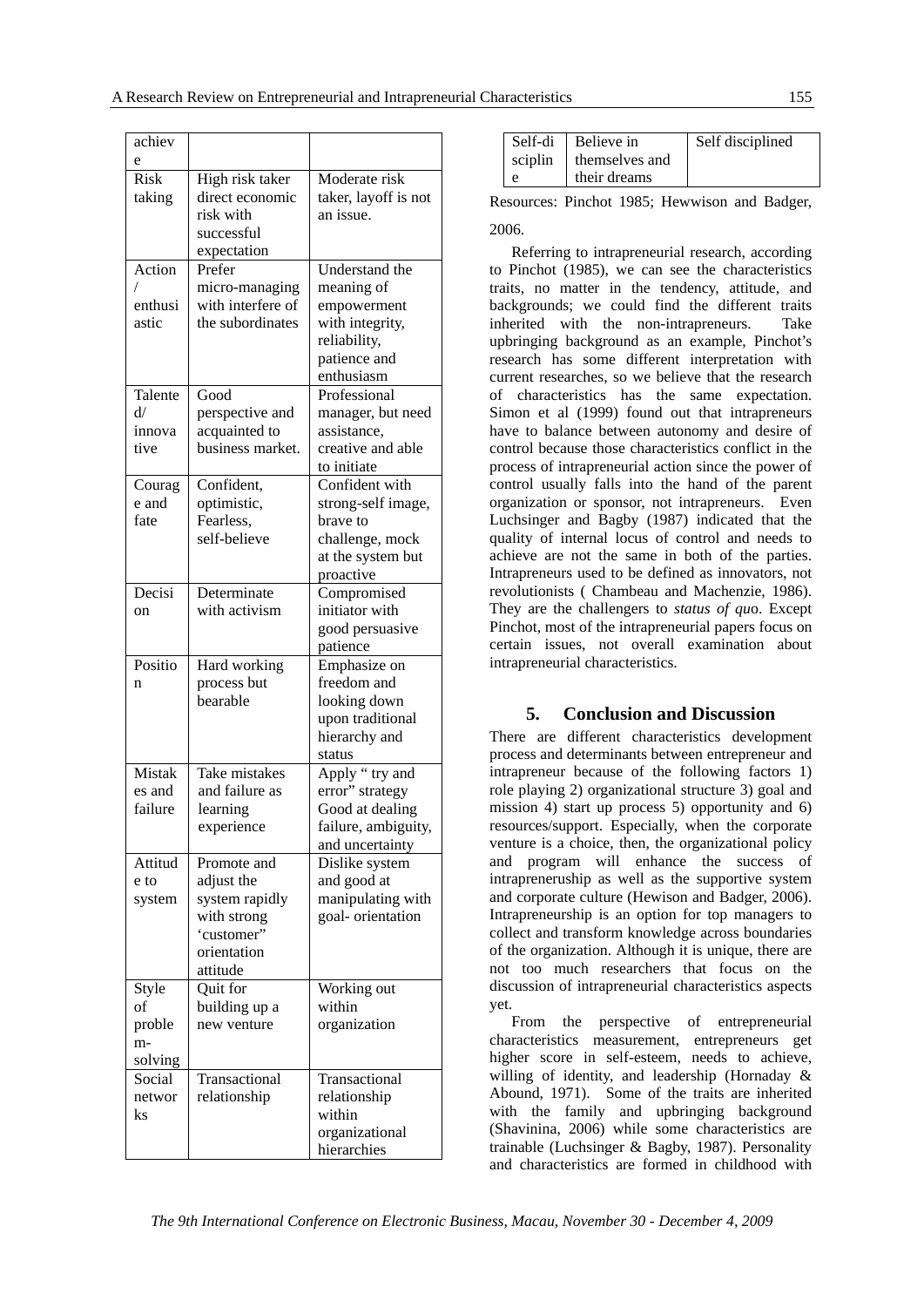environmental influence, changed, reformed, adjusted, or even evolved with the process of socialization or other influential factors. Nascent entrepreneurs and intrapreneurs have the habit to identify opportunity/ideas because they were used to such characteristics that embedded internally and expressed through behavior externally.

This research intended not to screen those non-entreneurs/non-intrapreneurs from entrepreneurs/itnrapreneurs, but provide the mangers and investors a better view about characteristics traits when they are making decision. Some of the characteristics can be trained, e.g. responsibility (Bamubeck & Mancuso, 1987) and innovative talent, some can be enhanced through projects or programs, e.g. social network and problem-solving style. Even some of the characteristics has same track between entrepreneurs and intrapreneurs, their intention and motivation are different. When entrepreneurial and intrapreneurial characteristics varied, the future research could be developed to measure and evaluate intrapreneurial characteristics traits and intended to screen those trainable from non-trainable for managerial purpose. It will be much more adequate for intrapreneurship having its own measurement and index in terms of characteristics traits.

#### **References:**

- [1]. Altinay, L. "The intrapreneur role of the d evelopment directors in an international hot el group", The Service Industries Journal, Vol. 25, No. 3, 2005, pp. 403-419.
- [2]. Badiru, Adedeji, "Twin Fates", Industrial E ngineer, March 2009, pp. 40-44.
- [3].Beugelsdijk Sjoerd, Niels Noorderhaven, "Pe rsonality Characteristics of Self-Employed; An Empirical Study," Small Business Econ omics, 24, 2005, pp. 159-167.
- [4]. Block, Z. and I.C. MacMillan . "Venturing with Corporate Venture Capital", Harvard Business School Press, Boston, MA. 1993, pp.330-363.
- [5]. Bosma, N. S., Ace, Z. J., Autio, E., C oduras, A., Levie, J., "Global Entrepreneur ship Monitor, 2008 Executive Report" by Global Entrepreneurship Research Associati on
- [6]. Bowen, D. D., and Hisrich, R. D. "The fe male entrepreneur: A career development p erspective," Academy of Management Revi ew, 11(2), 1986, pp.397-399,
- [7]. Brockhaus, Robert H., "Risk Taking Prope nsity of Entrepreneurs", Academy of Mana gement Journal, Vol. 23, No. 3, 1980, pp. 509-520.
- [8]. Busenitz, L. W., West III, G. P., Sheph erd, D., Nelson, T., Chandler, G. N., and Zacharakis, A., "Entrerpreneurship Research in Emergence: Past Trends and Future Di rections", Journal of Management, Vol. 29 (3), 2003, pp. 285-308.
- [9]. Carrier, Camille, "Intrapreneurship in Small Business: An Exploratory Study", Entrepr eneurship Theory and Practice, Fall, 1996, pp. 5-20.
- [10]. Chambeau, F. A., Mackenzie, F., "Intra preneurship", Personnel Journal, Vol. 65, N o.7, 1986, pp. 40-46.
- [11]. Chell, E., Haworth, J., and Brearley, S., The Entrepreneurial Personality: concepts, cases, and categories, Roputledge, 11 Ne w Fetter Lane, London, 1991.
- [12]. Chen, Chia-Shen and Wu, I-Huei, "An E xploratory Study of Chinese Entrepreneur's Characteristics", Journal of Entrepreneursh ip Research, Vol. 2, No. 1, March 2007, p p. 1-30.
- [13]. Colin, Coulson-Thomas, The Informatio n Entrepreneur, 3COM UK, Management Development, 2000.
- [14]. Deniz Ucbasaran, Paul Westhead, Mike Wright, "The Focus of Entrepreneurial R esearch: Contextual and Process Issues," Entrepreneurship Theory and Practice, 25 (4), 2001, pp.57-80
- [15].Elfring, T. and Hulsing, W., "Networks in Entrerperneurship: The Case of High-Techn ology Firms", Small Business Economics, Vol. 21, 2003, pp. 409-442.
- [16].Gartner, William B., "Who is an Entrepren eur? Is the Wrong Question", American Jo urnal of Small Business, 12(4), 1988, pp.1 1-32.
- [17].Gartner, William B., "Some Suggestions fo r Research on Entrepreneurial Traits and C haracteristics", Entrepreneurship Theory and Practice, Fall, 1989, pp.27-37.
- [18].Goel, Sanjay and Karri, Ranjan, "Entreapre neurs, Effectual Logic, and Over-Trust", E ntrepreneurship Theory and Practice, July, 2006, pp 477-493.
- [19].Green, P. G., Brush, C. G. and hart, M. M., "The Corproate Venture Champion: A Resource-based Approach to Role and Proc ess," Entrepreneurship Theory and Practice, Vol. 23, 1999, pp.3-103.
- [20].Hewison Alistair, and Badger Fran, , "Taki ng Initiativ: nurse intraprenerus in the NH S,"Nursing Management, Vol. 13, No. 3, J une 2006, pp. 14-19.
- [21].Hisrich, R. D. & Brush, C. G., "Women and minority entrepreneurs: A comparative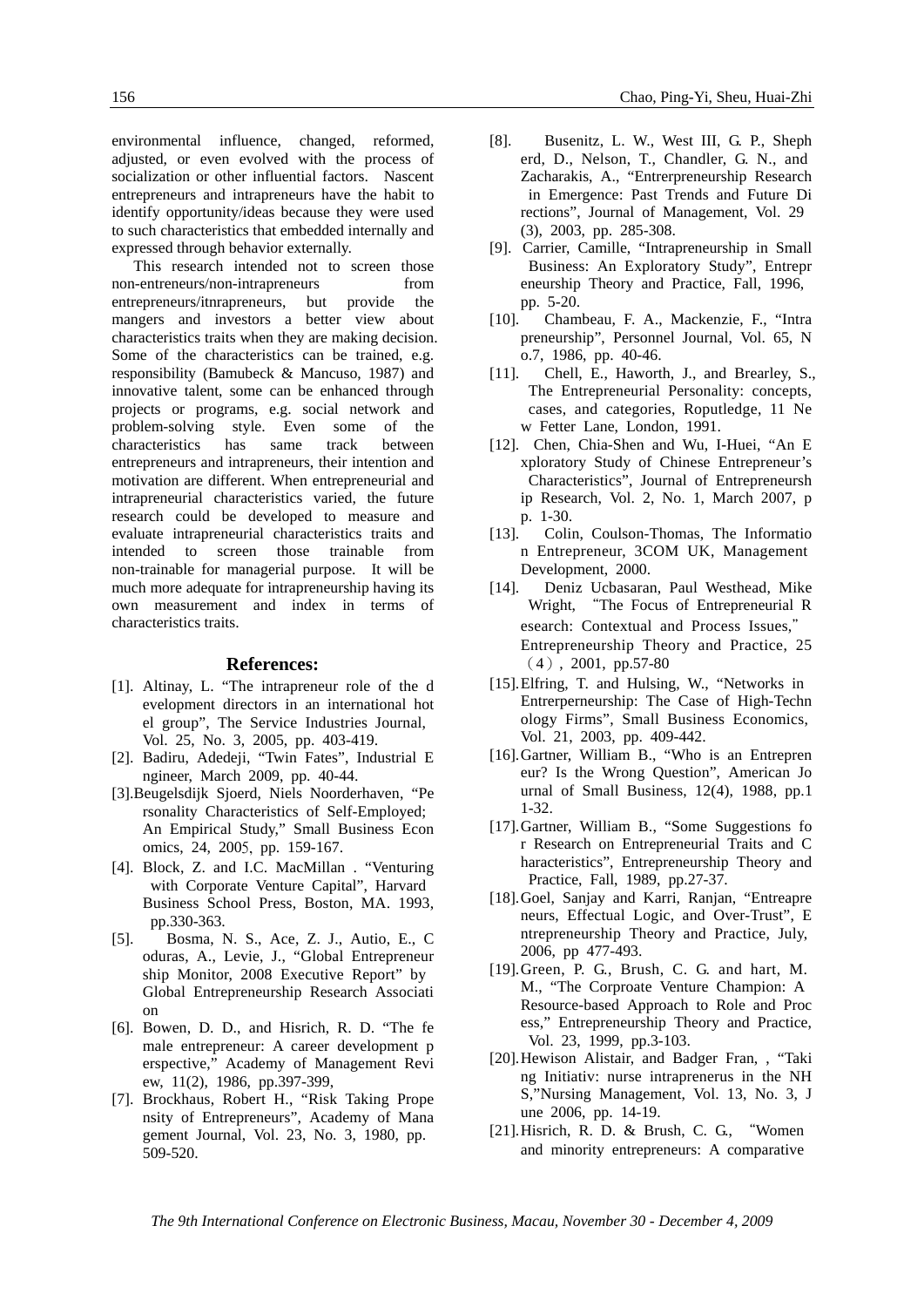analysis", Frontiers of Entrepreneurship R esearch, 1985, p.566-587

- [22].Hisrich, Robert D., The Entrepreneur In N orthern Ireland: Characteristics, Problem, A nd Recommendations For The Future", Jo urnal of Small Business Management, 1988 , p. 33.
- [23].Horndaday, John A., and Abound, John, "Characteristics of Successful Entrepreneur s", Personnel Psychology, Vol. 24, 1971, p p. 141-153.
- [24].Hostager, J. t., Neil, C. T., Decker, L.R. a nd Lorentz, D. R. "Seeing Environmental Opportunities: Effects of Intrapreneurial Ab ility, Efficacy, Motivation and Desirability, " Journal of Organizational Change Manag ement, 11 (1), 1998, pp. 11-25.
- [25].Hostager , Todd J., Neil, Thomas C., Deck er R. L., Lorentz, R. D., "Seeing environ mental opportunities: effects of intrapreneur ial ability, efficacy, motivation and desirabi lity, " Journal of Organizational Changes
- [26].Hykes, H. B. "Incentive compensation for corporate venture personnel," Journal of B usiness Venturing, 7(4), 1992, pp. 253-265.
- [27].Joel Corman, Benjamin Perles, Paula Vanci ni, 1988, "Motivational Factors Influencing High-technology Entrepreneurship**."** Journa l of Small Business Management, Vol. 26, 1988
- [28].Kanter, R. M. "Driving corporate entrepren eurship", Managemetn Reviewn, Vol. 75, N o. 4, 1987, pp. 14-17.
- [29].Kanter, R. M. "Supporting innovation and Venture Development in Established Comp anies", Journal of Business Venturing, Vol. 1, No. 1, 1985, pp. 47-61.
- [30].Kayton James C. and Kelley Donna J., "A Competency-Based Framework for Promot ing Corporate Entrepreneurship," Human R esource Management, Vol. 45, No. 3, Fall 2006, pp. 407-427.
- [31].Korunka, Christian, Frank, H., Lueger, M. and Mugler, J., "The Entrepreneurial Perso nality in the Context of Resources, Enviro nment, and the Startup Process – A Confi gurational Approach", Entrepreneurship The ory and Practice, Fall 2003, pp. 23-42.
- [32].Kuratko, D.F., Montagno, R. V., & Hornsb y, J. S.. "Developing an intrapreneurial ass essment instrument for effective corporate entrepreneurship". Proceedings of the Acad emy of Management, Washington, D.C., 19 89.
- [33].Liu, Chang-Y., Hsieh, Ru-M., "Review and Foresight for the Entrepreneruship Manag ement Research: An Exploration of Theory and Framework", Journal of Entrepreneurs

hip Research, Vol. 1, No. 1, 2006, pp. 1-4 3.

- [34].Luchsinger, V., Bagby, D. R., "Entrepreneu rship and Intrapreneruship: behaviors, comp arisons, and contracts", S.A.M. Advanced Management Journal, 52(3), 1987, pp.10-1 3.
- [35].Marcus Melissa H.and Zimmerer Thomas W, "A Longitudinal Study of the Impact o f Intrapreneurial Programs in Fortune 500 Firms," Journal of Management Research Vol. 3, Number 1, April. 2003.
- [36].Mark Simon, Susan M. Houghton, Judith Gurney, 1999, "Succeeding at Internal Cor porate Venturing: roles needed to balance autonomy and control," Journal of Applied Management Studies, 1999, Vol. 8, No. 2.
- [37].Miller, Danny, "The Correlates of Entrepre neurship in Three Types of Firms", Manag ement Science, Vol. 29, No. 7, July 1983, pp. 770-791.
- [38].Ministry of Economic Affairs, R.O.C., "Ind ustrial Survey and Report" (http://2k3dmz2. moea.gov.tw/gnweb/Publication/wFrmPublica tionDetail.aspx?id=6 visited July30, 2009)
- [39].Moen, O., Sorbeim, R., and Erikson, T., "Born Global Firms and Informal Investors: Examining Investor Characteristics", Journ al of Small Business Management, 46(4), 2008, pp. 536-549.
- [40].Nelsen, Richard P., "Intrapreneurship as a Peaceful and Ethical Transition Strategy to ward Privatization," Journal of Business Et hics Vol. 25, 2000, pp. 167-167.
- [41].Peter and Waterman, In Search of Excellen ce, Warner Books, New York, 1982.
- [42].Pinchot, Gifford, 1998, "An Alternative to Hierarchy," Leader to Leader, Vol. 41, Fall 1998, pp. 41-46.
- [43].Roberts B. W., "Back to the future: Person ality and Assessment and personality devel opment", Journal of Research in Personalit y, 43, 2009, pp. 137-145.
- [44].Seshadri, D V R and Tripathy, Arabinda, "Innovation through Intrapreneurship: The Road Less Travelled," Vikalpa, Vol. 31, N o. 1, January-March, 2006.
- [45].Schumpeter, J. A., The Theory of economi c Development, Cambridge, MA: Havard University Press, 1934.
- [46]. Shame, W., Venture Management: The Bus iness of the Inventor,Entrepreneur, Venture Capitalist, and Established Company, New York :The Free Press, 1974.
- [47].Shane, S. and Venkataraman, S., "The Pro mise of Entrepreneurship as a Field of Re search", Academy of Management Review, Vol, 25, (1), 2000, pp. 217-226.